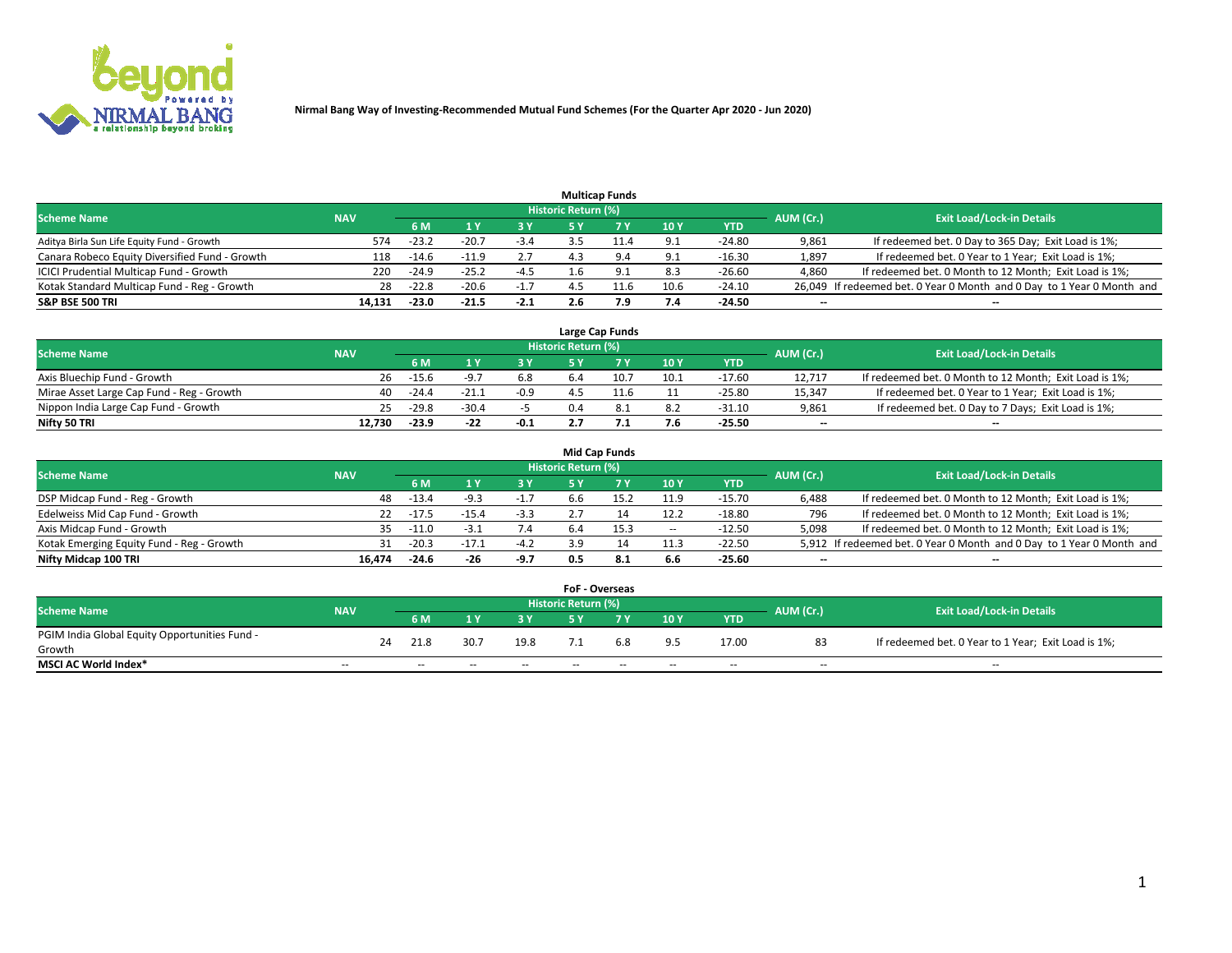

|                                                  |            |           |         |        |                     | Large & Midcap |      |          |           |                                                        |
|--------------------------------------------------|------------|-----------|---------|--------|---------------------|----------------|------|----------|-----------|--------------------------------------------------------|
| <b>Scheme Name</b>                               | <b>NAV</b> |           |         |        | Historic Return (%) |                |      |          | AUM (Cr.) | <b>Exit Load/Lock-in Details</b>                       |
|                                                  |            | <b>6M</b> |         | 3 V    |                     |                | 10Y  | YTD      |           |                                                        |
| Canara Robeco Emerging Equities - Growth         | 79         | $-16.5$   | $-15.3$ | -1.6   |                     | 17.7           | 14.9 | $-18.40$ | 4,846     | If redeemed bet. 0 Year to 1 Year; Exit Load is 1%;    |
| Invesco India Growth Opportunities Fund - Growth | 28         | -21.2     | $-16.2$ | 0.8    | 3.8                 | 10.6           | 9.6  | $-22.30$ | 2,282     | If redeemed bet. 0 Year to 1 Year; Exit Load is 1%;    |
| Sundaram Large and Mid Cap Fund - Reg - Growth   |            | $-26.6$   | $-21.8$ | $-2.2$ |                     | 10.2           | 7.6  | $-27.10$ | 1,013     | If redeemed bet. 0 Month to 12 Month; Exit Load is 1%; |
| Principal Emerging Bluechip Fund - Growth        | 86         | $-18.4$   | $-16.2$ | $-2.3$ |                     | 14.9           | 11.7 | $-20.20$ | 1,822     | If redeemed bet. 0 Day to 365 Days; Exit Load is 1%;   |
| NIFTY Large Midcap 250 TRI                       | 5,661      | $-22.2$   | -20.9   | -2.7   |                     | 9.6            | 8.4  | $-23.70$ | $-$       | $\overline{\phantom{a}}$                               |

|                                  |            |         |         |        |                     | <b>Focused Funds</b> |        |          |           |                                                        |
|----------------------------------|------------|---------|---------|--------|---------------------|----------------------|--------|----------|-----------|--------------------------------------------------------|
| <b>Scheme Name</b>               | <b>NAV</b> |         |         |        | Historic Return (%) |                      |        |          | AUM (Cr.) | <b>Exit Load/Lock-in Details</b>                       |
|                                  |            | 6 M     |         |        |                     |                      | 10Y    | YTD      |           |                                                        |
| Axis Focused 25 Fund - Growth    | 24         | $-19.6$ | $-13.4$ |        |                     | 10.5                 | $\sim$ | $-21.20$ | 9,493     | If redeemed bet. 0 Month to 12 Month; Exit Load is 1%; |
| SBI Focused Equity Fund - Growth | 123        | $-18.5$ | $-13.9$ | 4.1    |                     |                      | 13.6   | $-19.90$ | 7,968     | If redeemed bet. 0 Year to 1 Year; Exit Load is 1%;    |
| <b>S&amp;P BSE 500 TRI</b>       | 14.131     | $-23.0$ | $-21.5$ | $-2.1$ |                     |                      | 7.4    | $-24.50$ | $-$       | $\overline{\phantom{a}}$                               |

|                                             |            |         |         |                     |    | <b>Small Cap Funds</b> |      |            |           |                                                     |
|---------------------------------------------|------------|---------|---------|---------------------|----|------------------------|------|------------|-----------|-----------------------------------------------------|
| <b>Scheme Name</b>                          | <b>NAV</b> |         |         | Historic Return (%) |    |                        |      |            | AUM (Cr.) | <b>Exit Load/Lock-in Details</b>                    |
|                                             |            | 6 M     |         | 3 Y                 |    |                        | 10Y  | <b>YTD</b> |           |                                                     |
| HDFC Small Cap Fund - Growth                |            | $-28.7$ | $-35.7$ | $-8.7$              |    |                        | 7.4  | $-29.50$   | 6,835     | If redeemed bet. 0 Year to 1 Year; Exit Load is 1%; |
| L&T Emerging Businesses Fund - Reg - Growth | 16.        | $-29.5$ | $-32.9$ | $-11.4$             |    | $\sim$                 | $-$  | $-30.50$   | 4,268     | If redeemed bet. 0 Year to 1 Year; Exit Load is 1%; |
| SBI Small Cap Fund - Growth                 | 43         | $-20.9$ | $-15.6$ | $-0.2$              |    | 18.7                   | 15.5 | $-20.50$   | 3,280     | If redeemed bet. 0 Year to 1 Year; Exit Load is 1%; |
| Nifty Smallcap 100 TRI                      | 4.755      | -32.1   | -38.7   | $-18.1$             | -n |                        | 2.3  | -33.60     | $- -$     | $\overline{\phantom{a}}$                            |

| ELSS Schemes (Tax Saving u/s 80-C)           |            |         |         |                     |           |           |        |            |           |                                  |  |  |  |
|----------------------------------------------|------------|---------|---------|---------------------|-----------|-----------|--------|------------|-----------|----------------------------------|--|--|--|
| <b>Scheme Name</b>                           | <b>NAV</b> |         |         | Historic Return (%) |           |           |        |            | AUM (Cr.) | <b>Exit Load/Lock-in Details</b> |  |  |  |
|                                              |            | 6 M     | 1 Y.    | 3 Y                 | <b>5Y</b> | <b>7Y</b> | 10Y    | <b>YTD</b> |           |                                  |  |  |  |
| Aditya Birla Sun Life Tax Relief 96 - Growth | 26         | $-18.6$ | $-16.6$ | $-0.6$              | 3.8       |           | 9.3    | $-19.60$   | 9,372     | Nil                              |  |  |  |
| Axis Long Term Equity Fund - Growth          | 40         | $-17.6$ | $-11.7$ | 3.8                 | 4.9       | 14.5      | 14.1   | $-19.80$   | 19,632    | Nil                              |  |  |  |
| Canara Robeco Equity Tax Saver Fund - Growth | 58         | $-14.1$ | $-12.3$ | 2.4                 |           | 10        | 9.5    | $-15.80$   | 941       | Nil                              |  |  |  |
| Invesco India Tax Plan - Growth              | 43         | $-18.8$ | $-15.5$ | 0.4                 |           |           | 10.7   | $-20.30$   | 930       | Nil                              |  |  |  |
| Mirae Asset Tax Saver Fund - Reg - Growth    | 14         | $-23.3$ | $-18.2$ | 0.6                 | $\sim$    | $\sim$    | $\sim$ | $-24.70$   | 3,184     | Nil                              |  |  |  |
| <b>S&amp;P BSE 200 TRI</b>                   | 4,600      | $-22.8$ | $-20.7$ |                     | 2.9       |           | 7.7    | $-24.30$   | $- -$     | $\overline{\phantom{a}}$         |  |  |  |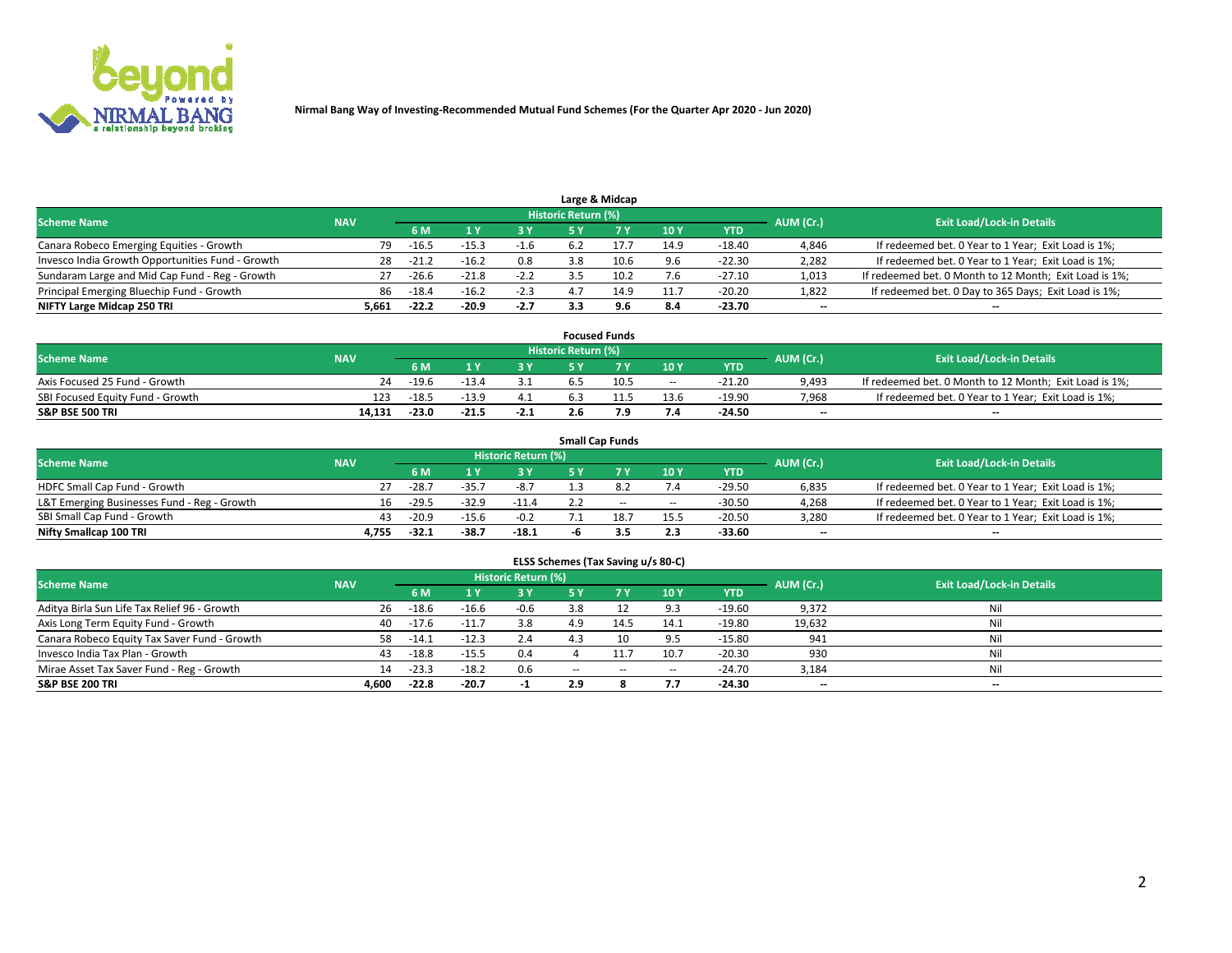

|                                           |            |         |         |                            |     | <b>Contra/Value Fund</b> |      |            |           |                                                                     |
|-------------------------------------------|------------|---------|---------|----------------------------|-----|--------------------------|------|------------|-----------|---------------------------------------------------------------------|
| <b>Scheme Name</b>                        | <b>NAV</b> |         |         | <b>Historic Return (%)</b> |     |                          |      |            | AUM (Cr.) | <b>Exit Load/Lock-in Details</b>                                    |
|                                           |            | 6 M     |         | 73 V                       |     |                          | 10Y  | <b>YTD</b> |           |                                                                     |
| Kotak India EQ Contra Fund - Reg - Growth | 42         | $-22.8$ | $-20.7$ | 0.6                        |     |                          | 7.9  | $-24.00$   |           | 726 If redeemed bet. 0 Year 0 Month and 0 Day to 1 Year 0 Month and |
| Invesco India Contra Fund - Growth        | 40         | $-17.6$ |         |                            |     |                          | 10.5 | $-18.90$   | 4,274     | If redeemed bet. 0 Year to 1 Year; Exit Load is 1%;                 |
| UTI Value Opportunities Fund - Growth     | 51.        | $-19.1$ | $-16.1$ | $-1.1$                     | 0.6 | b.b                      | 8.2  | $-21.40$   | 3,763     | If redeemed bet. 0 Year to 1 Year; Exit Load is 1%;                 |
| Nippon India Value Fund - Growth          | 56.        | $-24.7$ | $-24.5$ | $-4.9$                     |     | 8.3                      | 7.3  | $-25.90$   | 2,463     | If redeemed bet. 0 Year to 1 Year; Exit Load is 1%;                 |
| <b>S&amp;P BSE 500 TRI</b>                | 14.131     | $-23.0$ | $-21.5$ | $-2.1$                     |     | و.י                      | 7.4  | $-24.50$   | $- -$     | $\overline{\phantom{a}}$                                            |

| Sector/Thematic                                                           |            |         |         |                     |           |           |        |            |                          |                                                               |  |  |  |
|---------------------------------------------------------------------------|------------|---------|---------|---------------------|-----------|-----------|--------|------------|--------------------------|---------------------------------------------------------------|--|--|--|
| <b>Scheme Name</b>                                                        | <b>NAV</b> |         |         | Historic Return (%) |           |           |        |            | AUM (Cr.)                | <b>Exit Load/Lock-in Details</b>                              |  |  |  |
|                                                                           |            | 6 M     |         | 3Y                  | <b>5Y</b> | <b>7Y</b> | 10Y    | <b>YTD</b> |                          |                                                               |  |  |  |
| Canara Robeco Consumer Trends Fund - Reg -<br>Growth                      | 35         | $-16.7$ | $-9.7$  |                     | 6.7       | 11.4      | 11.8   | -17.40     | 351                      | If redeemed bet. 0 Year to 1 Year; Exit Load is 1%;           |  |  |  |
| Mirae Asset Great Consumer Fund - Growth                                  | 29         | $-22.1$ | $-15.7$ | 1.9                 | 5.2       | 11.5      | $\sim$ | $-22.70$   | 865                      | If redeemed bet. 0 Year to 1 Year; Exit Load is 1%;           |  |  |  |
| <b>ICICI Prudential Technology Fund - Growth</b>                          | 51.        | $-10.0$ | $-12$   | 8                   | 4.4       | 14.8      | 13.7   | $-12.60$   | 349                      | If redeemed bet. 0 Day to 15 Day; Exit Load is 1%;            |  |  |  |
| Nippon India Pharma Fund - Growth                                         | 184        | 22.4    | 29.1    | 13.5                | 6.4       | 14.5      | 14.2   | 21.20      | 2.851                    | If redeemed bet. 0 Month and 0 Day to 1 Month and 0 Day; Exit |  |  |  |
| BNP Paribas India Consumption Fund - Reg - Growth                         |            | $-11.2$ | $-2.4$  | $\sim$              |           |           | $\sim$ | $-13.60$   | 491                      | If redeemed bet. 0 Month to 12 Month; Exit Load is 1%;        |  |  |  |
| ICICI Prudential Banking and Financial Services Fund -<br>Retail - Growth | 39         | $-43.2$ | $-42.5$ | $-10.8$             | 0.9       | 7.8       | 9.7    | $-44.80$   | 2,716                    | If redeemed bet. 0 Day to 15 Day; Exit Load is 1%;            |  |  |  |
| <b>S&amp;P BSE 500 TRI</b>                                                | 14.131     | $-23.0$ | $-21.5$ | $-2.1$              | 2.6       | 7.9       | 7.4    | -24.50     | $\overline{\phantom{a}}$ | --                                                            |  |  |  |

| <b>Dynamic Asset Allocation Funds</b>                      |            |         |         |                     |           |           |        |            |                          |                                                          |  |  |  |
|------------------------------------------------------------|------------|---------|---------|---------------------|-----------|-----------|--------|------------|--------------------------|----------------------------------------------------------|--|--|--|
| <b>Scheme Name</b>                                         | <b>NAV</b> |         |         | Historic Return (%) |           |           |        |            | AUM (Cr.)                | <b>Exit Load/Lock-in Details</b>                         |  |  |  |
|                                                            |            | 6 M     |         | 3 Y                 | <b>5Y</b> | <b>7Y</b> | 10Y    | <b>YTD</b> |                          |                                                          |  |  |  |
| ICICI Prudential Balanced Advantage Fund - Reg -<br>Growth | 32         | $-14.2$ | $-9.8$  | 1.6                 | 4.6       | 9.2       | 10.1   | $-15.50$   | 24,834                   | If redeemed bet. 0 Year to 1 Year; Exit Load is 1%;      |  |  |  |
| Invesco India Dynamic Equity Fund - Growth                 | 26         | $-12.6$ | $-9.6$  | 1.1                 | 4.1       | 9.2       | 8.5    | $-13.00$   | 737                      | If redeemed bet. 0 Month to 3 Month; Exit Load is 0.25%; |  |  |  |
| Nippon India Balanced Advantage Fund - Growth              | 81         | $-13.2$ | $-11.3$ | 0.6                 | 3.5       | 8.8       | 8.7    | $-14.10$   | 2,682                    | If redeemed bet. 0 Month to 12 Month; Exit Load is 1%;   |  |  |  |
| HDFC Balanced Advantage Fund - Growth                      | 153        | $-23.7$ | $-23.3$ | $-2.8$              | 2.9       |           | 7.5    | $-24.30$   | 35,118                   | If redeemed bet. 0 Year to 1 Year; Exit Load is 1%;      |  |  |  |
| SBI Dynamic Asset Allocation Fund - Reg - Growth           | 12         | $-13.6$ | $-11.2$ | 0.2                 | 3.3       | $\sim$    | $\sim$ | $-15.20$   | 574                      | If redeemed bet. 0 Month to 12 Month; Exit Load is 1%;   |  |  |  |
| NIFTY 50 Hybrid Composite Debt 65:35 Index                 | 9.067      | $-12.9$ | $-9.3$  | 3.6                 | 5.3       |           | 8.3    | $-14.20$   | $\overline{\phantom{a}}$ | $\overline{\phantom{a}}$                                 |  |  |  |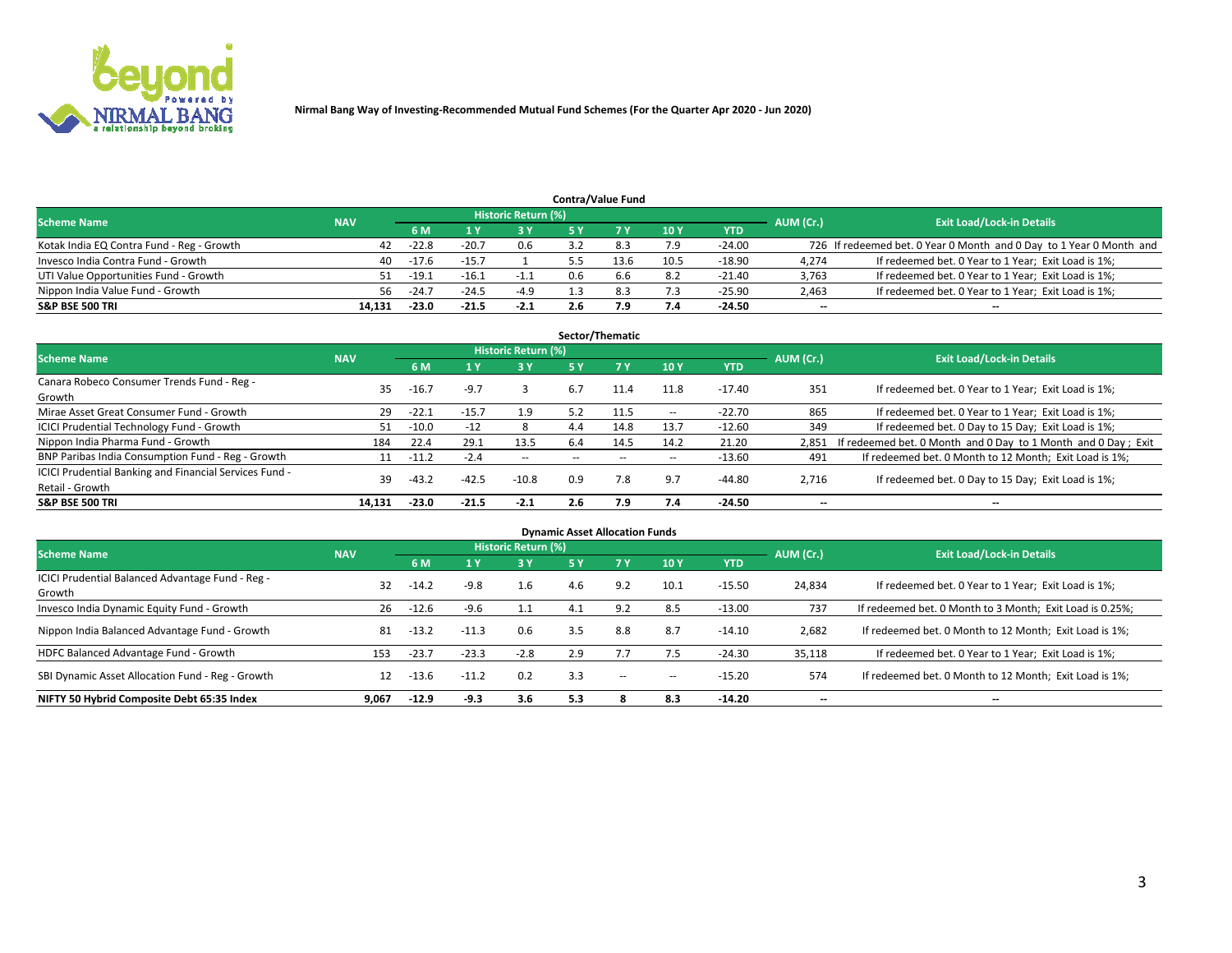

|                                                 |            |         |         |                            |                          | <b>Hybrid Aggressive</b> |        |            |           |                                                        |
|-------------------------------------------------|------------|---------|---------|----------------------------|--------------------------|--------------------------|--------|------------|-----------|--------------------------------------------------------|
| <b>Scheme Name</b>                              | <b>NAV</b> |         |         | <b>Historic Return (%)</b> |                          |                          |        |            | AUM (Cr.) | <b>Exit Load/Lock-in Details</b>                       |
|                                                 |            | 6 M     |         | 73 V                       |                          |                          | 10Y    | <b>YTD</b> |           |                                                        |
| ICICI Prudential Equity & Debt Fund - Growth    | 114        | $-16.8$ | $-15.1$ | $-0.8$                     |                          | 10.5                     |        | $-18.60$   | 17,696    | If redeemed bet. 0 Year to 1 Year; Exit Load is 1%;    |
| Mirae Asset Hybrid - Equity Fund - Reg - Growth | 13         | $-16.5$ |         | 1.6                        | $\overline{\phantom{a}}$ | $\sim$                   | $\sim$ | $-18.00$   | 3,314     | If redeemed bet. 0 Year to 1 Year; Exit Load is 1%;    |
| SBI Equity Hybrid Fund - Growth                 | 122        | $-15.2$ | $-10.5$ | 3.1                        | 4.8                      | 11.1                     | 10     | $-16.50$   | 29,106    | If redeemed bet. 0 Month to 12 Month; Exit Load is 1%; |
| Canara Robeco Equity Hybrid Fund - Growth       | 150        | -9.4    | -5.     | 3.5                        |                          |                          | 10.4   | $-11.00$   | 2,912     | If redeemed bet. 0 Year to 1 Year; Exit Load is 1%;    |
| NIFTY 50 Hybrid Composite Debt 65:35 Index      | 9,067      | $-12.9$ | -9.3    | 3.6                        |                          |                          | 8.3    | $-14.20$   | $- -$     | $\overline{\phantom{a}}$                               |

| <b>Arbitrage Fund</b>                      |            |  |      |   |                     |  |  |           |            |           |                                                          |  |  |
|--------------------------------------------|------------|--|------|---|---------------------|--|--|-----------|------------|-----------|----------------------------------------------------------|--|--|
| <b>Scheme Name</b>                         | <b>NAV</b> |  |      |   | Historic Return (%) |  |  |           |            | AUM (Cr.) | <b>Exit Load/Lock-in Details</b>                         |  |  |
|                                            |            |  | 1 M  | M | 6 M                 |  |  | <b>3Y</b> | <b>YTD</b> |           |                                                          |  |  |
| IDFC Arbitrage Fund - Reg - Growth         |            |  | -6.9 |   | 4.8                 |  |  |           | 5.40       | 6.607     | If redeemed bet. 0 Month to 1 Month; Exit Load is 0.25%; |  |  |
| Kotak Equity Arbitrage Fund - Reg - Growth |            |  |      |   | 5.6                 |  |  | 6.2       | 6.20       | 12.043    | If redeemed bet. 0 Day to 30 Day; Exit Load is 0.25%;    |  |  |
| Nippon India Arbitrage Fund - Growth       |            |  | 8.5  |   | 5.b                 |  |  | 6.3       | 6.40       | 7.068     | If redeemed bet. 0 Month to 1 Month; Exit Load is 0.25%; |  |  |

| <b>Equity Saver</b>                      |            |     |                          |    |                          |       |                          |        |            |           |                                                                       |  |  |  |
|------------------------------------------|------------|-----|--------------------------|----|--------------------------|-------|--------------------------|--------|------------|-----------|-----------------------------------------------------------------------|--|--|--|
| <b>Scheme Name</b>                       | <b>NAV</b> |     |                          |    | Historic Return (%)      |       |                          |        |            | AUM (Cr.) | <b>Exit Load/Lock-in Details</b>                                      |  |  |  |
|                                          |            |     | 6 M                      |    |                          |       | 7 V                      | 10Y    | <b>YTD</b> |           |                                                                       |  |  |  |
| Axis Equity Saver Fund - Reg - Growth    |            |     | $-9.4$                   |    |                          | $- -$ | $-$                      | $\sim$ | $-10.00$   | 700       | If redeemed bet. 0 Month to 12 Month; Exit Load is 1%;                |  |  |  |
| Kotak Equity Savings Fund - Reg - Growth |            | 14. | -ნ.,                     |    | 3.9                      |       | $\sim$                   | $\sim$ | $-7.50$    |           | 1,492 If redeemed bet. 0 Year 0 Month and 0 Day to 1 Year 0 Month and |  |  |  |
| CRISIL Hybrid 50+50 - Moderate Index*    | $- -$      |     | $\overline{\phantom{a}}$ | -- | $\overline{\phantom{a}}$ | $-$   | $\overline{\phantom{a}}$ | $-$    | $-$        | $- -$     | --                                                                    |  |  |  |

| <b>Liquid Funds</b>                 |                          |     |            |                            |     |     |            |                 |           |                                  |  |  |  |
|-------------------------------------|--------------------------|-----|------------|----------------------------|-----|-----|------------|-----------------|-----------|----------------------------------|--|--|--|
| <b>Scheme Name</b>                  | <b>NAV</b>               |     |            | <b>Historic Return (%)</b> |     |     | <b>YTM</b> | Avg             | AUM (Cr.) | <b>Exit Load/Lock-in Details</b> |  |  |  |
|                                     |                          | 1W  | <b>2 W</b> | 1 M                        | 3 M | 1Y  |            | <b>Maturity</b> |           |                                  |  |  |  |
| Axis Liquid Fund - Growth           | 2,211                    | 5.6 | 5.9        |                            |     |     | 4.63       | 0.11            | 25,860    | *Ref Footnote                    |  |  |  |
| IDFC Cash Fund - Reg - Growth       | 2,408                    | ь.  |            | 4.7                        |     |     | 4.38       | 0.10            | 11,992    | *Ref Footnote                    |  |  |  |
| Mahindra Liquid Fund - Reg - Growth | 1,292                    | 4.7 |            | 4.8                        |     |     | 4.97       | 0.09            | 2,280     | *Ref Footnote                    |  |  |  |
| Kotak Liquid Fund - Reg - Growth    | 4,030                    | 5.6 |            | 4.8                        |     |     | 4.54       | 0.11            | 27,398    | *Ref Footnote                    |  |  |  |
| <b>CRISIL Liquid Fund Index</b>     | $\overline{\phantom{a}}$ | 5.8 |            | 5.4                        | 5.6 | 6.1 | $-$        | $-$             | $-$       | $-$                              |  |  |  |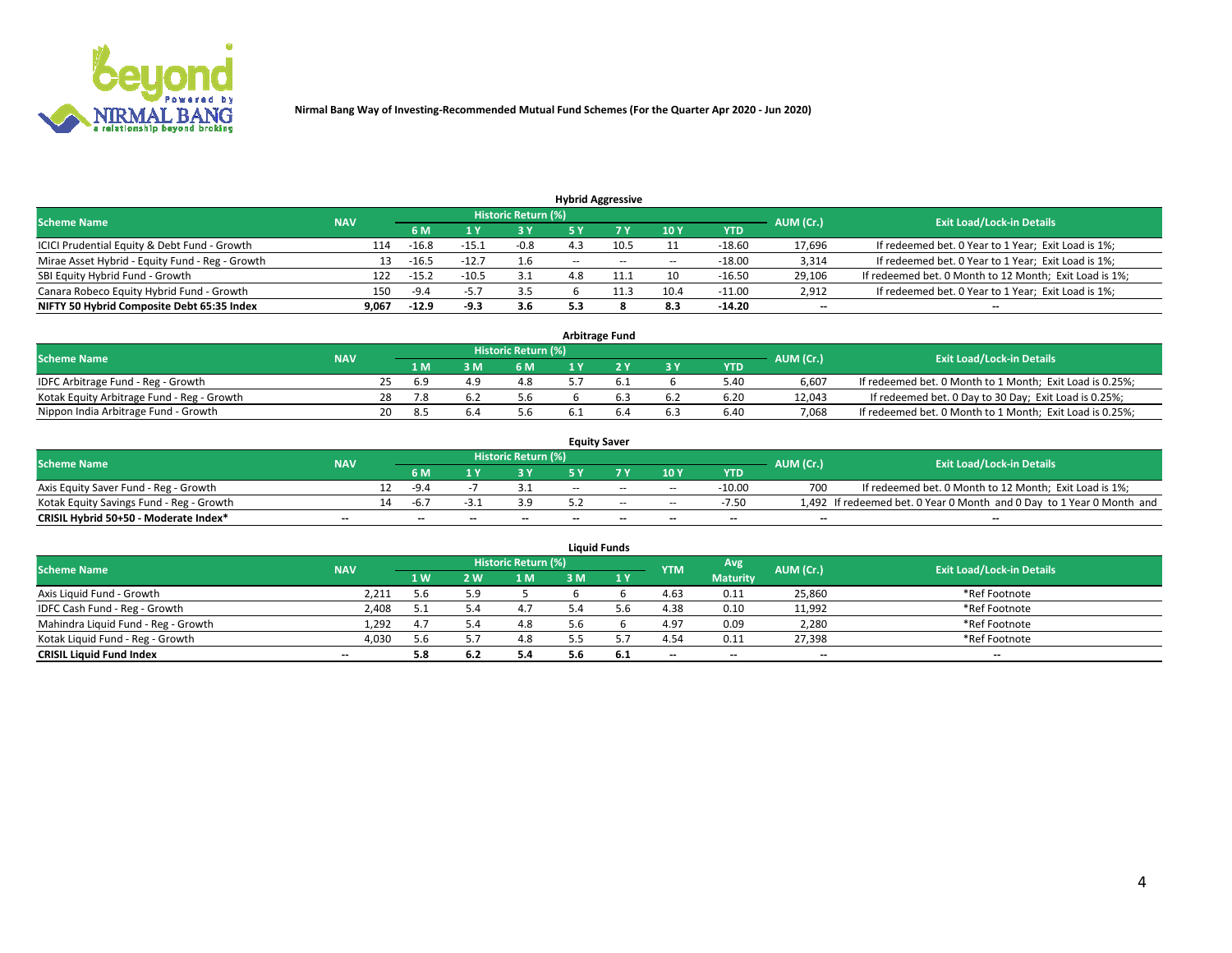

| <b>Ultra Short Fund</b>                       |            |      |     |                            |        |               |            |                 |                          |                                  |  |  |  |  |
|-----------------------------------------------|------------|------|-----|----------------------------|--------|---------------|------------|-----------------|--------------------------|----------------------------------|--|--|--|--|
| <b>Scheme Name</b>                            | <b>NAV</b> |      |     | <b>Historic Return (%)</b> |        |               | <b>YTM</b> | Avg             | AUM (Cr.)                | <b>Exit Load/Lock-in Details</b> |  |  |  |  |
|                                               |            | 1 M  | 8 M | 6 M                        |        | ע כ           |            | <b>Maturity</b> |                          |                                  |  |  |  |  |
| IDFC Ultra Short Term Fund - Reg - Growth     |            | 10.4 |     |                            |        | $\sim$        | 5.57       | 0.45            | 4,709                    | Nil                              |  |  |  |  |
| Sundaram Ultra Short Term Fund - Reg - Growth |            |      |     | 5.6                        | $\sim$ | $\sim$ $\sim$ | 5.01       | 0.42            | 323                      | Nil                              |  |  |  |  |
| L&T Ultra Short Term Fund - Growth            |            | 10.9 |     |                            |        |               | 5.73       | 0.54            | 1,616                    | Nil                              |  |  |  |  |
| <b>NIFTY Ultra Short Duration Debt Index</b>  | 4,113      | 8.8  |     |                            |        | 7.Ь           | $-$        | $-$             | $\overline{\phantom{a}}$ | $-$                              |  |  |  |  |

| <b>Money Market Fund</b>                         |            |      |     |                            |     |     |            |                 |           |                                  |  |  |  |  |
|--------------------------------------------------|------------|------|-----|----------------------------|-----|-----|------------|-----------------|-----------|----------------------------------|--|--|--|--|
| <b>Scheme Name</b>                               | <b>NAV</b> |      |     | <b>Historic Return (%)</b> |     |     | <b>YTM</b> | Avg             | AUM (Cr.) | <b>Exit Load/Lock-in Details</b> |  |  |  |  |
|                                                  |            | '1 M | 8 M | 6 M                        |     | י כ |            | <b>Maturity</b> |           |                                  |  |  |  |  |
| Aditya Birla Sun Life Money Manager Fund - Reg - | 274        | 12.5 |     | 7.9                        | 8.2 | 7.8 | 6.16       | 0.69            | 8,222     | Nil                              |  |  |  |  |
| Growth                                           |            |      |     |                            |     |     |            |                 |           |                                  |  |  |  |  |
| Nippon India Money Market Fund - Growth          | 3.078      | 10.8 | 8.6 |                            |     |     | 5.72       | 0.46            | 4,136     | Nil                              |  |  |  |  |
| <b>CRISIL Liquid Fund Index</b>                  | $- -$      | 5.4  | 5.6 | 5.6                        | 6.1 | --  | $-$        | $-$             | $-$       | $-$                              |  |  |  |  |

| <b>Short Term Fund</b>                          |            |     |      |      |                            |      |     |            |                 |           |                                  |  |
|-------------------------------------------------|------------|-----|------|------|----------------------------|------|-----|------------|-----------------|-----------|----------------------------------|--|
| <b>Scheme Name</b>                              | <b>NAV</b> |     |      |      | <b>Historic Return (%)</b> |      |     | <b>YTM</b> | Avg             | AUM (Cr.) | <b>Exit Load/Lock-in Details</b> |  |
|                                                 |            |     |      | 3 M  | 6 M                        |      |     |            | <b>Maturity</b> |           |                                  |  |
| Axis Short Term Fund - Growth                   |            | 23  | 17.2 | 10.8 | 9.9                        | 10.9 |     | 7.04       | 2.90            | 5,560     | Nil                              |  |
| HDFC Short Term Debt Fund - Growth              |            |     | 18.4 |      | 9.9                        | 10.8 | 8.3 | 7.81       | 3.36            | 11,000    | Nil                              |  |
| IDFC Bond Fund - Short Term Plan - Reg - Growth |            | 43  | 21.0 | 11.3 | 9.8                        | 10.8 | 8.1 | 6.73       | 2.28            | 11,459    | Nil                              |  |
| Kotak Bond Short Term Fund - Reg - Growth       |            | 39  | 14.1 | 9.6  | 9.2                        | 10.5 | 7.8 | 6.92       | 2.73            | 9,928     | Nil                              |  |
| L&T Short Term Bond Fund - Reg - Growth         |            | 20. | 20.2 |      |                            |      | 8.2 | 6.12       | 2.68            | 4,422     | Nil                              |  |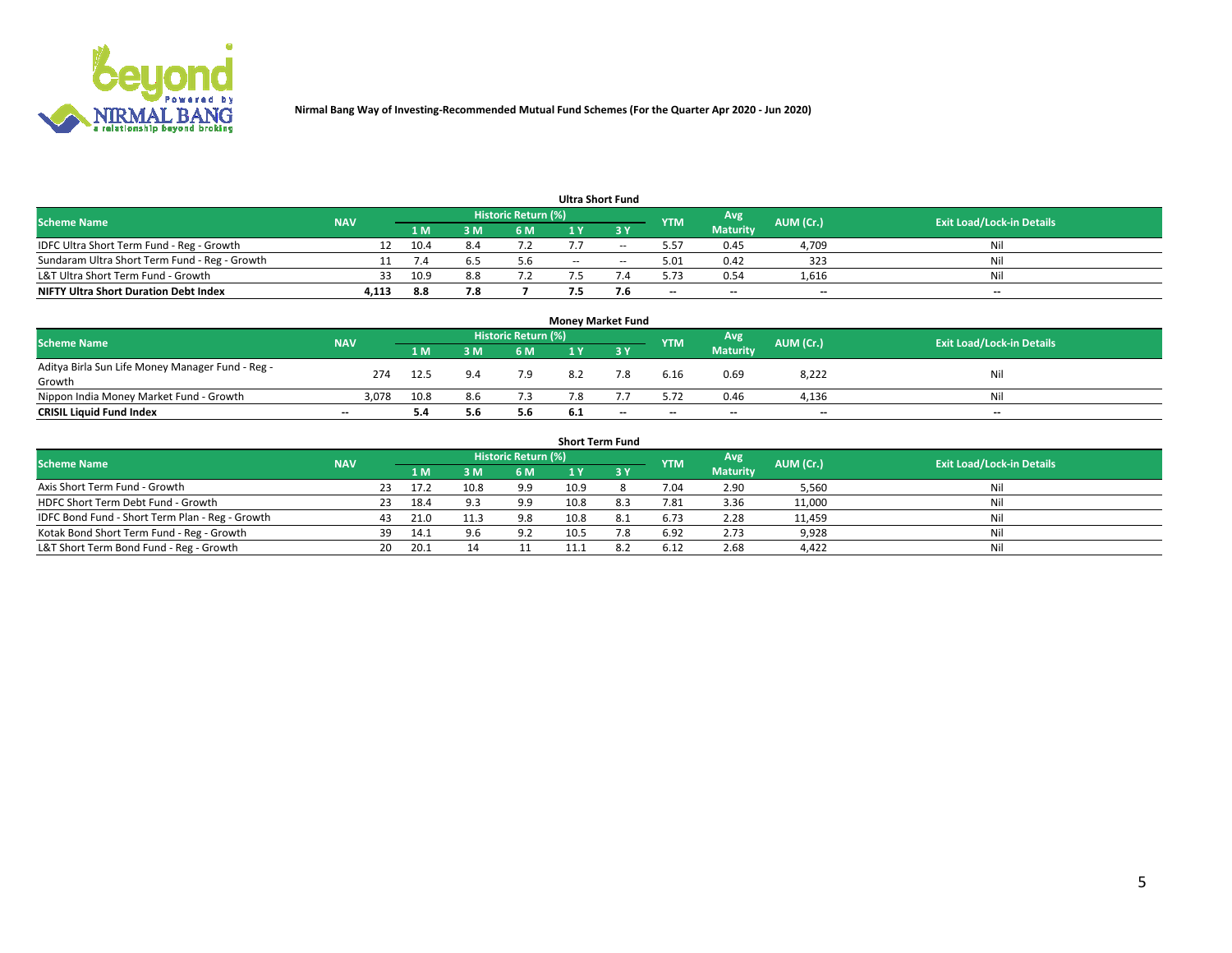

| <b>Low Duration Fund</b>                  |            |      |     |                            |  |  |            |                 |           |                                  |  |  |  |
|-------------------------------------------|------------|------|-----|----------------------------|--|--|------------|-----------------|-----------|----------------------------------|--|--|--|
| <b>Scheme Name</b>                        | <b>NAV</b> |      |     | <b>Historic Return (%)</b> |  |  | <b>YTM</b> | Avg             | AUM (Cr.) | <b>Exit Load/Lock-in Details</b> |  |  |  |
|                                           |            | 1 M. | 3 M | 6 M                        |  |  |            | <b>Maturity</b> |           |                                  |  |  |  |
| Axis Treasury Advantage Fund - Growth     | 2,290      | 12.3 |     |                            |  |  | 6.26       | 1.03            | 4,625     | Nil                              |  |  |  |
| Canara Robeco Savings Fund - Reg - Growth |            | 12.8 |     |                            |  |  | 5.47       | 0.81            | 889       | Nil                              |  |  |  |
| IDFC Low Duration Fund - Reg - Growth     | 29         | 11.0 |     |                            |  |  | 5.72       | 1.19            | 4,045     | Nil                              |  |  |  |

| <b>Banking &amp; PSU Bond Funds</b>            |            |      |      |                     |      |     |            |                 |           |                                  |  |  |  |
|------------------------------------------------|------------|------|------|---------------------|------|-----|------------|-----------------|-----------|----------------------------------|--|--|--|
| <b>Scheme Name</b>                             | <b>NAV</b> |      |      | Historic Return (%) |      |     | <b>YTM</b> | Avg             | AUM (Cr.) | <b>Exit Load/Lock-in Details</b> |  |  |  |
|                                                |            | 1 M  | 3 M  | 6 M                 |      |     |            | <b>Maturity</b> |           |                                  |  |  |  |
| Axis Banking & PSU Debt Fund - Growth          | 1,957      | 20.8 | 11.1 | 9.6                 | 11.3 |     | 6.44       | 2.20            | 13.709    | Nil                              |  |  |  |
| Kotak Banking and PSU Debt Fund - Reg - Growth |            | 21.4 | a a  | 10.4                | 11.9 | 8.b | 7.13       | 3.68            | 5.528     | Nil                              |  |  |  |
| IDFC Banking & PSU Debt Fund - Reg - Growth    | 18         | 24.2 |      | 11.4                | 12.8 |     | 6.6        | 2.93            | 13,956    | Nil                              |  |  |  |

| <b>Corporate Bond Funds</b>                         |            |      |      |                     |      |     |            |                 |           |                                                         |  |  |  |  |
|-----------------------------------------------------|------------|------|------|---------------------|------|-----|------------|-----------------|-----------|---------------------------------------------------------|--|--|--|--|
| <b>Scheme Name</b>                                  | <b>NAV</b> |      |      | Historic Return (%) |      |     | <b>YTM</b> | Avg             | AUM (Cr.) | <b>Exit Load/Lock-in Details</b>                        |  |  |  |  |
|                                                     |            | 1 M  |      | 6 M                 |      |     |            | <b>Maturity</b> |           |                                                         |  |  |  |  |
| ICICI Prudential Corporate Bond Fund - Reg - Growth | 21         | 22.0 | 11.2 | 10.3                | 10.8 | 8.2 | 7.13       | 3.37            | 11,860    | Nil                                                     |  |  |  |  |
| L&T Triple Ace Bond Fund - Reg - Growth             | 54         | 31.4 |      | 15.3                | 16.6 | 9.6 | 7.26       | 7.75            | 3.314     | If redeemed bet. 0 Month to 3 Month; Exit Load is 0.5%; |  |  |  |  |
| Kotak Corporate Bond Fund - Std - Growth            | 2.740      | 14.4 |      | 8.4                 | ۵    | 8.3 | 6.7        | 1.49            | 4,032     | Nil                                                     |  |  |  |  |

| <b>Credit Risk Fund</b>                    |            |    |        |      |                            |     |           |            |                 |           |                                                                       |  |  |
|--------------------------------------------|------------|----|--------|------|----------------------------|-----|-----------|------------|-----------------|-----------|-----------------------------------------------------------------------|--|--|
| <b>Scheme Name</b>                         | <b>NAV</b> |    |        |      | <b>Historic Return (%)</b> |     |           | <b>YTM</b> | Avg             | AUM (Cr.) | <b>Exit Load/Lock-in Details</b>                                      |  |  |
|                                            |            |    | 1 M    | 3M   | <b>6M</b>                  |     | <b>3Y</b> |            | <b>Maturity</b> |           |                                                                       |  |  |
| ICICI Prudential Credit Risk Fund - Growth |            | 22 | 5.6    |      |                            | 9.2 |           | 9.37       | 1.59            | 7,956     | If redeemed bet. 0 Year to 1 Year; Exit Load is 1%;                   |  |  |
| Kotak Credit Risk Fund - Reg - Growth      |            | 22 | $-0.2$ | -6.8 |                            |     |           | 11.16      | 2.62            |           | 2,662 If redeemed bet. 0 Year 0 Month and 0 Day to 1 Year 0 Month and |  |  |
|                                            |            |    |        |      |                            |     |           |            |                 |           | If redeemed bet. 0 Month to 12 Month; Exit Load is 3%; If             |  |  |
| SBI Credit Risk Fund - Growth              |            |    | 3.9    |      |                            |     | 6.3       | 9.14       | 2.55            | 4,149     | redeemed bet. 12 Month to 24 Month; Exit Load is 1.5%; If             |  |  |
|                                            |            |    |        |      |                            |     |           |            |                 |           | redeemed bet. 24 Month to 36 Month; Exit Load is 0.75%;               |  |  |